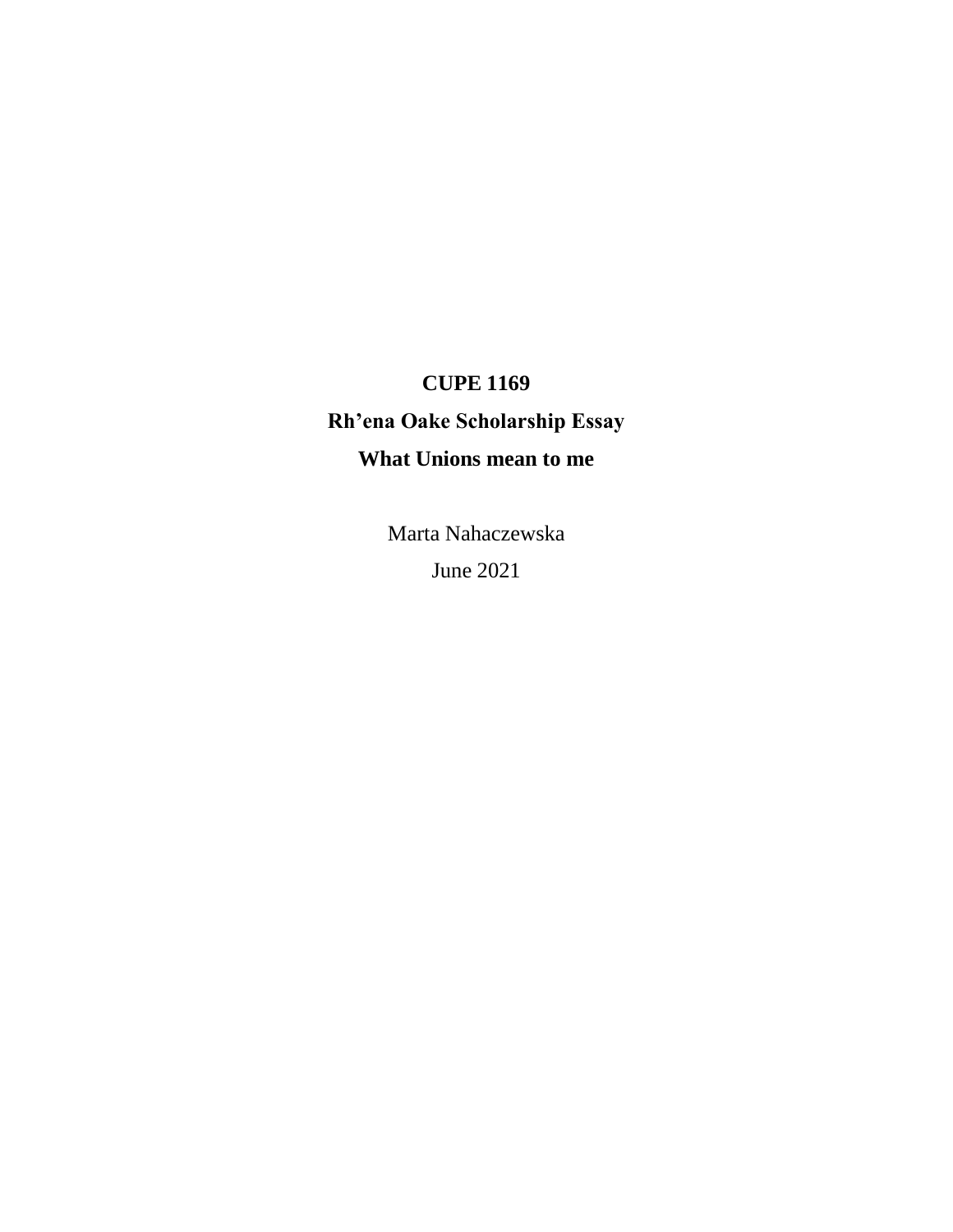This is the first time, in my 18 years of a working life, that I am part of a Union. I have worked many minimum wage retail and café jobs, but for the purpose of this essay, I will refer back mostly to my "career" as a waitress as I have an abundance of waitressing experience. I have worked at many restaurants and bars, from tiny small-business breakfast boutiques, to giant chain restaurants including Red Lobster and Chili's, to cocktail bars and dive bars and pubs namely O' Sullivan's late into the night.

Working in the industry for so many years gave me a clear understanding of the truth of what happens behind those "Employees Only" swinging doors. Comparing the working conditions, rules and regulations, and overall working attitudes of my fellow staff members and superiors is in stark contrast with my work today at the Calgary Public Library (CPL).

A big misconception of waitressing is that waitresses make amazing amounts of money, which isn't usually true. Contrary to what people think, tips often get divvied up between many of the staff. After "tipping out" to the bartender, the kitchen staff, and your management, you're usually allowed to keep about half of your tip. The theory behind tip sharing is that all working staff contributed to the dining experience and should share in the reward. I never minded sharing my tips as I believed in that mantra, however, the amount of "tip out" varied from place to place, was never mentioned in writing and I have yet to find out whether "mandatory tip sharing" is legal.

At the library, I know exactly how much I am getting paid, and what I am entitled to. I know that my union has "the bargaining power to negotiate better wages, benefits, pensions, and vacations" (UFCW Canada, 2020) on my behalf to a lot me a fair and living wage that includes benefits for my health and wellbeing. I know that my wage will increase as my seniority does and that if there are opportunities for advancement, I will be given consideration above those not yet employed at the library, giving me a fighting advantage.

Another significant difference I noticed after starting at the library is the mandatory breaks we are entitled to. It was made very clear to me on my first day at the library that regardless of how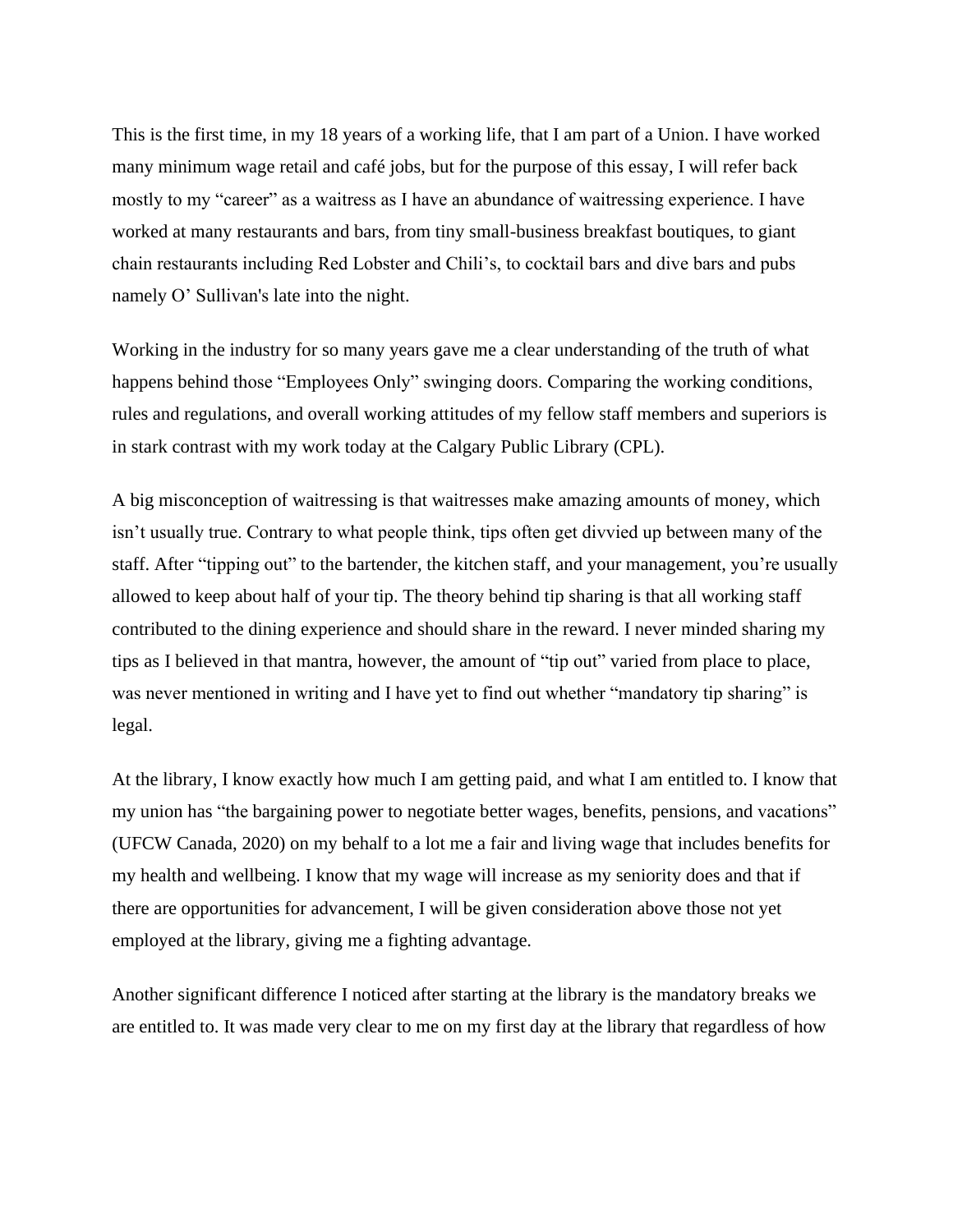busy I felt, I had to stop and make sure to take all of my paid and unpaid breaks. As a waitress, there was *never* any mention of breaks. While studying at SAIT, I worked about 20 hours a week at a pub. One of those shifts involved a 10-11 hour shift every Friday, starting at 4pm and ending at 2-3am in the morning. Asking for a break would have been completely taboo. The only employees that ever got any sort of "break" were those that smoked cigarettes as that was common and accepted in the industry. At CPL, not only do I feel that I can take a break without judgement, I am actually empowered to feel that I earned my break and that "all employees are contractually entitled to set breaks according to the Employment Standards Act (ESA)" (Stam, 2017).

Safety was something that was commonly ignored in the restaurant workplace. The degree to which it was ignored and neglectful varied from restaurant to restaurant. Working at restaurants, I have burned myself at work on baking pans, cut myself with shattered glass (once even needing stitches), forced to pick up giant trays piled with plates when I did not feel comfortable, forced to carry loads heavier than I could handle, told to ignore hazards that could cause a slip or fall, and there was always an ongoing joke of who could handle picking up the hottest plates without gloves or protection. One of the biggest hazards in a restaurant are the slippery, wet, and greasy floors of the kitchen where there is constant foot traffic. Working at Red Lobster, they took this hazard quite seriously, making employees buy and wear specific slip-resistant shoes. I was therefore utterly shocked, when later on I was hired to work at the steakhouse Chop. Their mandatory uniform included high heels! And, they had a heel height *minimum* of one inch. I was in disbelief. Not only did I find this incredibly sexist, but extremely unsafe. To impose such a rule would only lead to more accidents in the kitchen! Not to mention the blisters, aches and pains of running around in high heels all night. Clearly, health and safety were not the priority. And later, the heel height minimum rule was imposed. I was told that I could not wear my pair of small heels to work anymore, as they were not high enough. This was one of several times I felt powerless and let down by my workplace, and found rules like this to be sexist and discriminatory.

Safety at the library seems the complete opposite of what I was accustomed to as a waitress and, there is an overall sense among staff that safety actually comes first. Staff know what we are and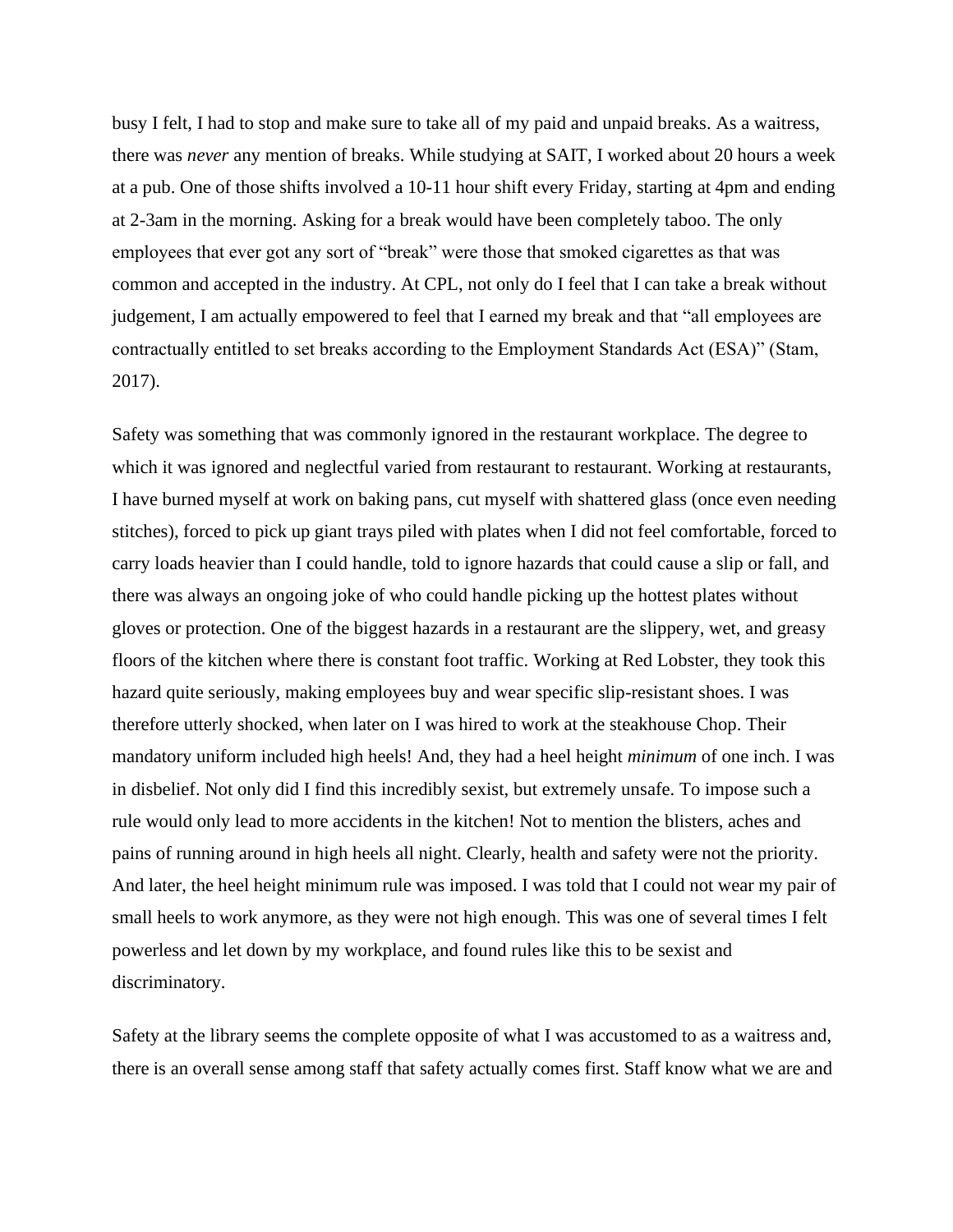aren't allowed to carry, we're properly equipped to do our jobs, we're often reminded of safety guidelines, and I never feel pressured to take on more than I can handle physically and mentally. Beyond the union's role of "initiating and advocating of safety laws and regulations, unions have also played an important role in enforcing workplace regulations... they have been a voice for workers identifying where laws and regulations are needed" (Walters and Mishel, 2003). This is apparent at CPL, where safety is viewed as an essential element of a properly functioning workplace and if we have ideas on how to make our workplace safer, we are encouraged by our leaders to share and are taken seriously. The organization of equipment in our workrooms, standards of weightlifting allowances, and new strategies on tackling work procedures are constantly evolving because workers and our superiors are consciously paying attention to safety. The energy in our department is not overwhelmingly stressful as it can be in a restaurant kitchen. You do not get yelled at as you do when tensions are running high during a lunch or dinner rush. We are treated with respect and expected to perform at a sensible level. We're encouraged to dress professionally yet comfortably, and I never feel discriminated against because of my gender.

Another obstacle with working at restaurants and bars was always knowing in the back of your mind how transient these jobs were. Seeing staff come and go, you were always reminded that your job could come to a crashing end at any moment. You could get fired or let go without any warning. You might find yourself in an uncomfortable position or discriminated against and decide to quit. Everywhere I worked, I saw staff wrongfully let go, and a couple of times, I was the unfortunate victim of termination without notice and without reason.

Working at CPL, there is a strong sense of job security that you can in truth see and feel in yourself and your co-workers, and a sense of trust in your superiors. According to Economic Policy Institute, Unions "have encouraged their member to exercise workplace rights and participate in programs by reducing fear of employer retribution." (Walters and Mishel, 2003). I no longer feel like I can lose my job without cause and I feel empowered to speak up if I ever witness an injustice occurring. Knowing that my worker's rights are supported in writing and "are regulated by federal and provincial legislation" (Canadian Labour Congress, 2019) enforces that those rights will actually be upheld. When reading the Collective Agreement, I can't help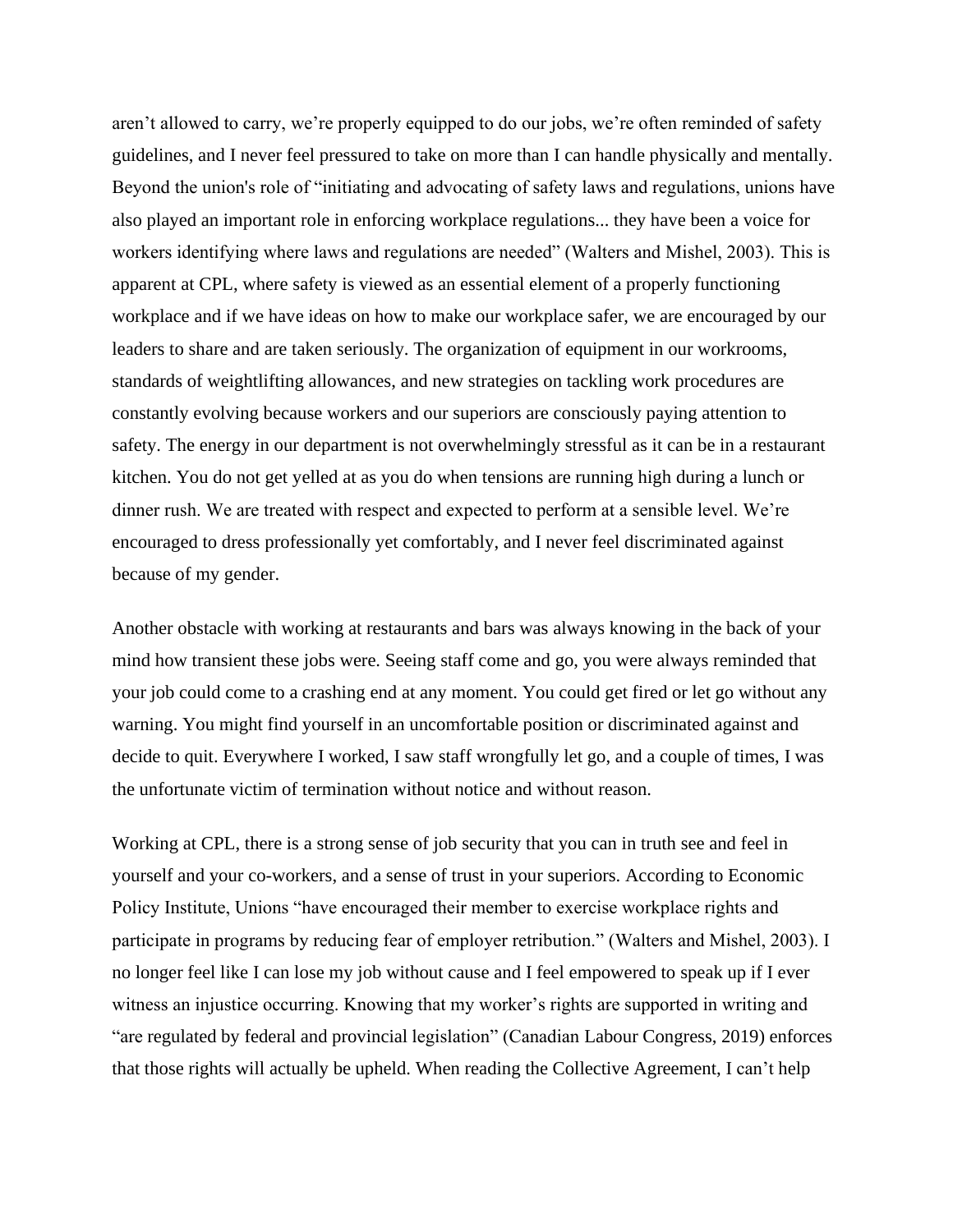but be reminded that these are not just clauses in an agreement. These are the worker's rights that activists have fought for and stood for; so that I may be treated fairly and feel a sense of physical safety and mental security when I arrive at work each day. All of these rights that we have inherited, gives workers an overall sense of wellbeing and allows us feel safe and respected as individuals.

It is a privilege to be part of a Union but it also feels like a right that all workers in all fields should be entitled to. No one should be treated unjustly at work or have to lose their job without cause. No one should feel unsafe at work. No one should be discriminated against. Not only does a Union help keep us safe, negotiate on our behalf's, and fight for workers, it expands and deepens our rights as human beings. It pushes the boundaries of our human rights, including physical, mental and emotional by keeping our workplace a place where employees can thrive, express themselves and perform at an optimal yet safe level. Unions help establish and promote democracy and according to the Economic Policy Institute, "a strong labor movement is essential to a thriving democracy... [and] unions not only improve worker's benefits, they also contribute to due process and provide a democratic voice for workers at the workplace and in the larger society" (Walters and Mishel, 2003). Many of the benefits and standards fought for and won for members in the past are enjoyed by all workers today; "minimum wages, overtime pay, workplace safety standards, maternity and parental leave, vacation pay, and protection from discrimination and harassment" (Canadian Labour Congress, 2019).

Attending Union meetings is enlightening, empowering, and transparent. Our Union representatives inform us on all the vital work that they do, the goals they are currently fighting for on our behalf, and how we can participate. Beyond all of the benefits of Union membership outlined in this essay, a Union meeting is a space of inclusivity and non-judgement. All members are encouraged to attend, ask our questions, and voice our thoughts and opinions; and our voices are heard. Unions are necessary now more than ever, especially with the Covid-19 pandemic. In these uncertain times when others have been permanently laid off, I have a sense of ease knowing that my job is still secure and that the Union and Health and Safety at CPL are doing everything they can to make sure we are safe at work. I can't help but wonder, how would the world look if we had more Unions for people to turn to and depend on. Knowing and appreciating so clearly what my union means to me, what could it mean for others?